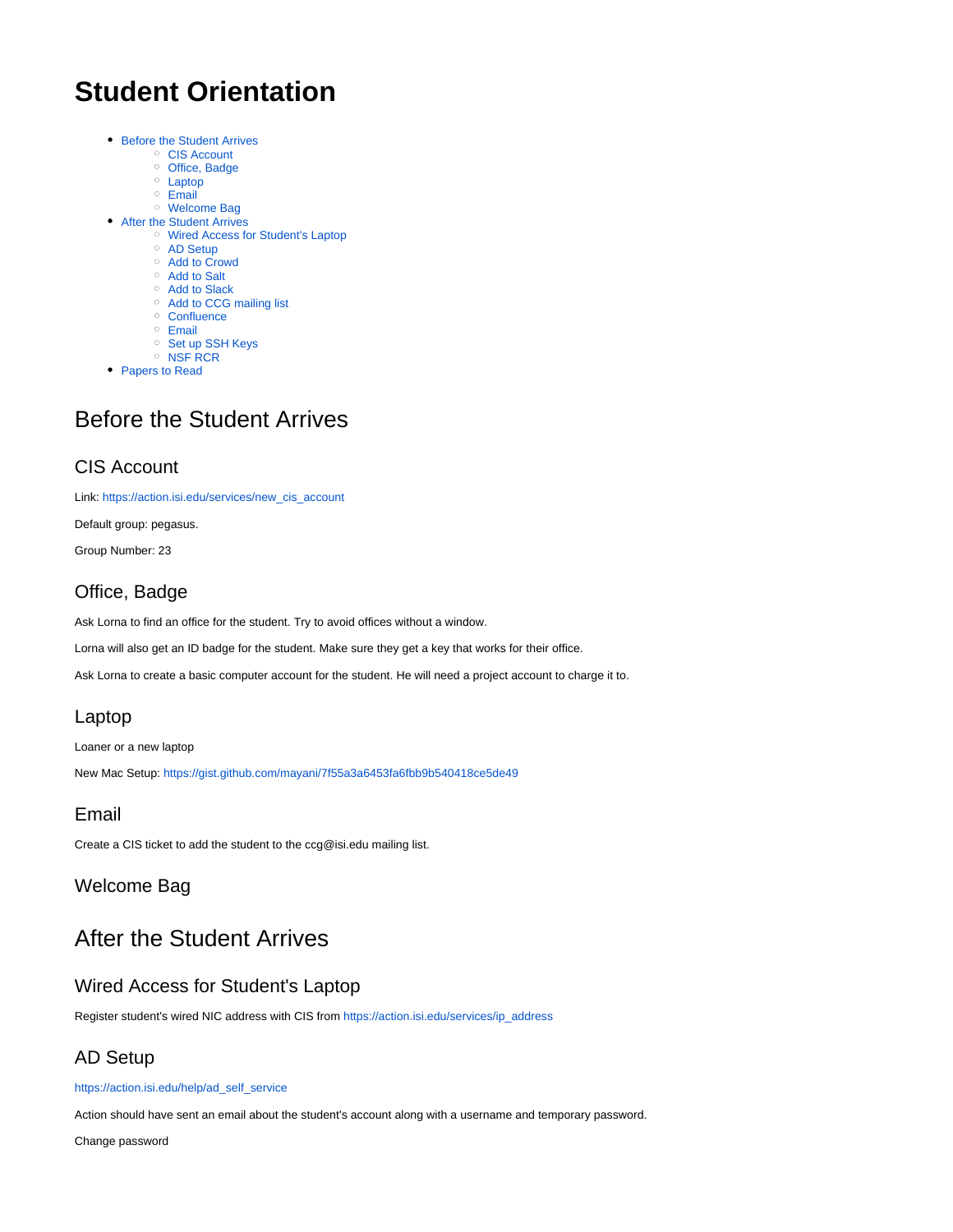Set Duo

Set Okta

#### <span id="page-1-0"></span>Add to Crowd

Add student to Crowd's **isi** directory with **ccg-users, confluence-users, jira-users, bamboo-users** groups

Sync user directories in JIRA, Confluence, Bamboo, etc.

#### <span id="page-1-1"></span>Add to Salt

Add student to salt stack.

#### <span id="page-1-2"></span>Add to Slack

Add to USC ISI Slack

Add to Pegasus-WMS Slack

Add to Pegasus-Users Slack

Add to other project specific Slack workspaces as applicable.

#### <span id="page-1-3"></span>Add to CCG mailing list

#### <span id="page-1-4"></span>**Confluence**

Give the student write access to Confluence via Crowd.

#### <span id="page-1-5"></span>Email

Have the student set up their email client to access their ISI account.

### <span id="page-1-6"></span>Set up SSH Keys

• Windows 10: Has OpenSSH support. To enable see<https://youtu.be/iyLUTgyDkGI?t=40>

```
mkdir ~/.ssh
cd ~/.ssh
ssh-keygen -t ed25519 -C "$USER"
# Enter a password when prompted
# Execute on Student's Linux Desktop
# cat id_ed25519.pub > authorized_keys
```
### <span id="page-1-7"></span>NSF RCR

NSF has a new requirement that all students (undergraduate, graduate, and postdoctoral) **must** have had training in Responsible Conduct in Research (RCR) **before** being supported (i.e., paid) by NSF.

An online RCR certification system has been set up for this purpose. It is found here:

<http://research.usc.edu/policies/rcr/>

Please note the following requirements as they apply to all VSoE students:

- all currently NSF-supported students (undergraduate, graduate, and postdoctoral) **must** complete the on-line course this spring, as per the Provost's memo;
- all new incoming PhD students and postdocs **must** complete the on-line course before being set up on payroll;
- all undergraduates being put on an NSF support **must** complete the on-line course before being set up on payroll;
- <span id="page-1-8"></span>PIs who have or hope to have NSF funding are urged to have all their PhD students and postdocs complete the on-line course in any case, to avoid possible future delays in student payroll if students/postdocs are moved from one grant to another.